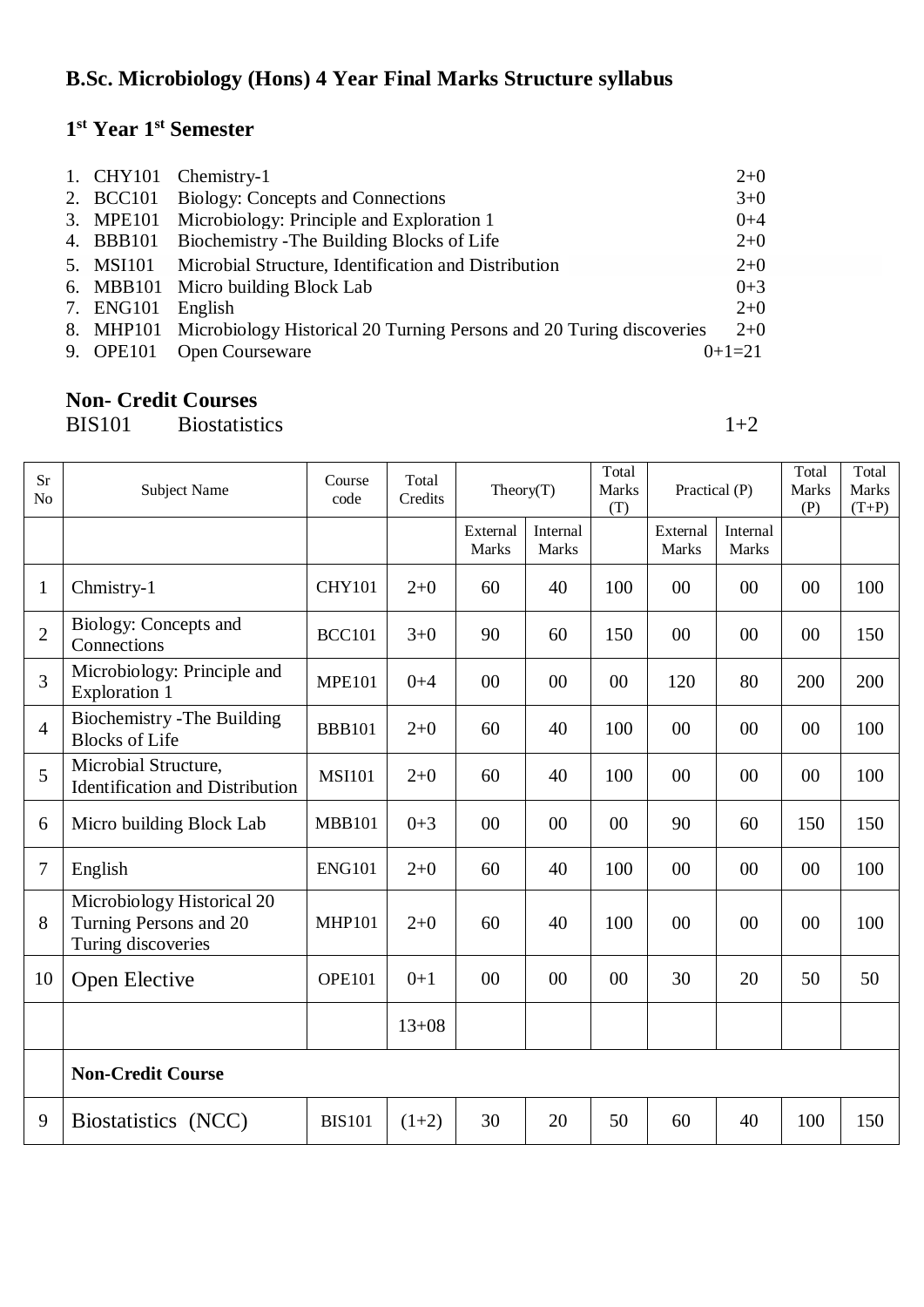#### **1 st Year 2nd Semester**

|                   | 1. CHY202 Chemistry-2                               | $2+0$    |
|-------------------|-----------------------------------------------------|----------|
|                   | 2. MPE202 Microbiology: Principle and Exploration 2 | $0 + 4$  |
|                   | 3. MPM201 Microbial Physiology and Metabolism       | $2+0$    |
|                   | 4. GAC201 Genes and Cells                           | $2+0$    |
|                   | 5. ISH201 Immune System in Health and Disease       | $2+0$    |
|                   | 6. BSL201 Bio-skill sets laboratory                 | $0+4$    |
|                   | 7. MSP201 Micro Skill Mini Projects                 | $0+2$    |
| 8. ENG201 English |                                                     | $2+0$    |
|                   | 9. OPC201 Open Courseware                           | $0+2=22$ |

## **Non-Credit Course**

# BMA201 Biomathematics 1+2

| <b>Sr</b><br>N <sub>0</sub> | <b>Subject Name</b>                          | Course code   | Total<br>Credits | Theory(T)                |                          | Total<br><b>Marks</b><br>(T) | Practical (P)            |                          | Total<br>Marks<br>(P) | Total<br>Marks<br>$(T+P)$ |
|-----------------------------|----------------------------------------------|---------------|------------------|--------------------------|--------------------------|------------------------------|--------------------------|--------------------------|-----------------------|---------------------------|
|                             |                                              |               |                  | External<br><b>Marks</b> | Internal<br><b>Marks</b> |                              | External<br><b>Marks</b> | Internal<br><b>Marks</b> |                       |                           |
| $\mathbf{1}$                | Chemistry-2                                  | <b>CHY202</b> | $2 + 0$          | 60                       | 40                       | 100                          | 00                       | $00\,$                   | $00\,$                | 100                       |
| $\overline{2}$              | Microbiology: Principle<br>and Exploration 2 | <b>MPE202</b> | $0 + 4$          | 00                       | 00                       | 00                           | 120                      | 80                       | 200                   | 200                       |
| 3                           | Microbial Physiology and<br>Metabolism       | <b>MPM201</b> | $2 + 0$          | 60                       | 40                       | 100                          | 00                       | $00\,$                   | 00                    | 100                       |
| $\overline{4}$              | Genes and Cells                              | <b>GAC201</b> | $2+0$            | 60                       | 40                       | 100                          | 00                       | $00\,$                   | 00                    | 100                       |
| 5                           | Immune System in Health<br>and Disease       | <b>ISH201</b> | $2 + 0$          | 60                       | 40                       | 100                          | 00                       | $00\,$                   | 00                    | 100                       |
| 6                           | Bio-skill sets laboratory                    | <b>BSL201</b> | $0 + 4$          | 00                       | 00                       | 00                           | 120                      | 80                       | 200                   | 200                       |
| $\tau$                      | Micro Skill Mini Projects                    | <b>MSP201</b> | $0 + 2$          | 00                       | 00                       | 00                           | 60                       | 40                       | 100                   | 100                       |
| 8                           | English                                      | <b>ENG201</b> | $2 + 0$          | 60                       | 40                       | 100                          | 00                       | $00\,$                   | $00\,$                | 100                       |
| 9                           | Open Courseware                              | <b>OPC201</b> | $0 + 2$          | 00                       | 00                       | 00                           | 60                       | 40                       | 100                   | 100                       |
|                             | <b>Non-Credits Course</b>                    |               |                  |                          |                          |                              |                          |                          |                       |                           |
| 10                          | <b>Biomathematics</b>                        | <b>BMA201</b> | $1+2$            | 30                       | 20                       | 50                           | 60                       | 40                       | 100                   | 150                       |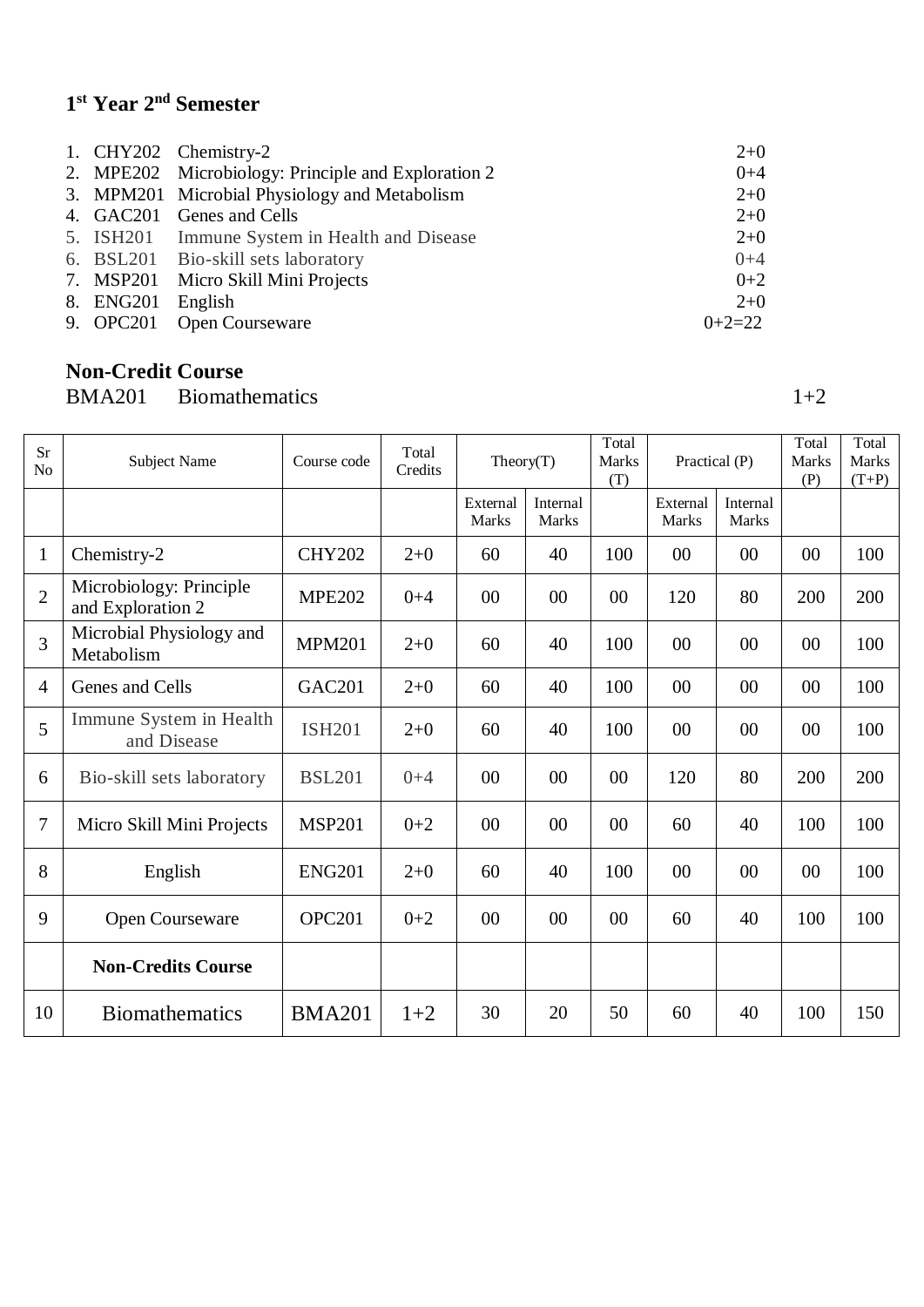# **2nd Year 1st Semester**

|            | 1. MBG301 Molecular Biology of Gene                   | $2+0$    |
|------------|-------------------------------------------------------|----------|
|            | 2. VCM301 Virology and Cellular Microbiology          | $2+0$    |
|            | 3. MIF301 Microbial Fermentation                      | $2+0$    |
|            | 4. ENZ301 Enzymology                                  | $2+0$    |
| 5. SMB301  | <b>System Microbiology</b>                            | $2+0$    |
|            | 6. MCB301 Molecular chemical Biology Laboratory       | $0 + 3$  |
|            | 7. FTL301 Fermentation Technology Laboratory          | $0 + 2$  |
|            | 8. WPS301 Writing and presentation skills             | $0 + 2$  |
| 9. IGM301  | Indian and Global Microbial Research and Market study | $0 + 2$  |
| 10. OPC301 | Open courseware                                       | $0+2=21$ |

| <b>Sr</b><br>N <sub>o</sub> | <b>Subject Name</b>                                         | Course<br>code | Total<br>Credits | Theory(T)         |                          | Total<br><b>Marks</b><br>(T) | Practical (P)            |                          | Total<br>Marks<br>(P) | Total<br>Marks<br>$(T+P)$ |
|-----------------------------|-------------------------------------------------------------|----------------|------------------|-------------------|--------------------------|------------------------------|--------------------------|--------------------------|-----------------------|---------------------------|
|                             |                                                             |                |                  | External<br>Marks | Internal<br><b>Marks</b> |                              | External<br><b>Marks</b> | Internal<br><b>Marks</b> |                       |                           |
| 1                           | Molecular Biology of Gene                                   | <b>MBG301</b>  | $2 + 0$          | 60                | 40                       | 100                          | 00                       | 00                       | 00                    | 100                       |
| $\overline{2}$              | Virology and Cellular<br>Microbiology                       | <b>VCM301</b>  | $2 + 0$          | 60                | 40                       | 100                          | 00                       | $00\,$                   | 00                    | 100                       |
| 3                           | <b>Microbial Fermentation</b>                               | MIF301         | $2 + 0$          | 60                | 40                       | 100                          | 00                       | 00                       | 00                    | 100                       |
| $\overline{4}$              | Enzymology                                                  | <b>ENZ301</b>  | $2 + 0$          | 60                | 40                       | 100                          | 00                       | 00                       | 00                    | 100                       |
| 5                           | <b>System Microbiology</b>                                  | <b>SMB301</b>  | $2 + 0$          | 60                | 40                       | 100                          | 00                       | 00                       | 00                    | 100                       |
| 6                           | Molecular chemical<br><b>Biology Laboratory</b>             | <b>MCB301</b>  | $0 + 3$          | 00                | 00                       | 00                           | 90                       | 60                       | 150                   | 150                       |
| $\overline{7}$              | <b>Fermentation Technology</b><br>Laboratory                | <b>FTL301</b>  | $0 + 2$          | $00\,$            | 00                       | 00                           | 60                       | 40                       | 100                   | 100                       |
| 8                           | Writing and presentation<br>skills                          | <b>WPS301</b>  | $0 + 2$          | 00                | 00                       | 00                           | 60                       | 40                       | 100                   | 100                       |
| 9                           | Indian and Global<br>Microbial Research and<br>Market study | <b>IGM301</b>  | $0 + 2$          | $00\,$            | 00                       | 00                           | 60                       | 40                       | 100                   | 100                       |
| 10                          | Open courseware                                             | <b>OPC301</b>  | $0 + 2$          | 00                | 00                       | 00                           | 60                       | 40                       | 100                   | 100                       |
|                             |                                                             |                |                  |                   |                          |                              |                          |                          |                       |                           |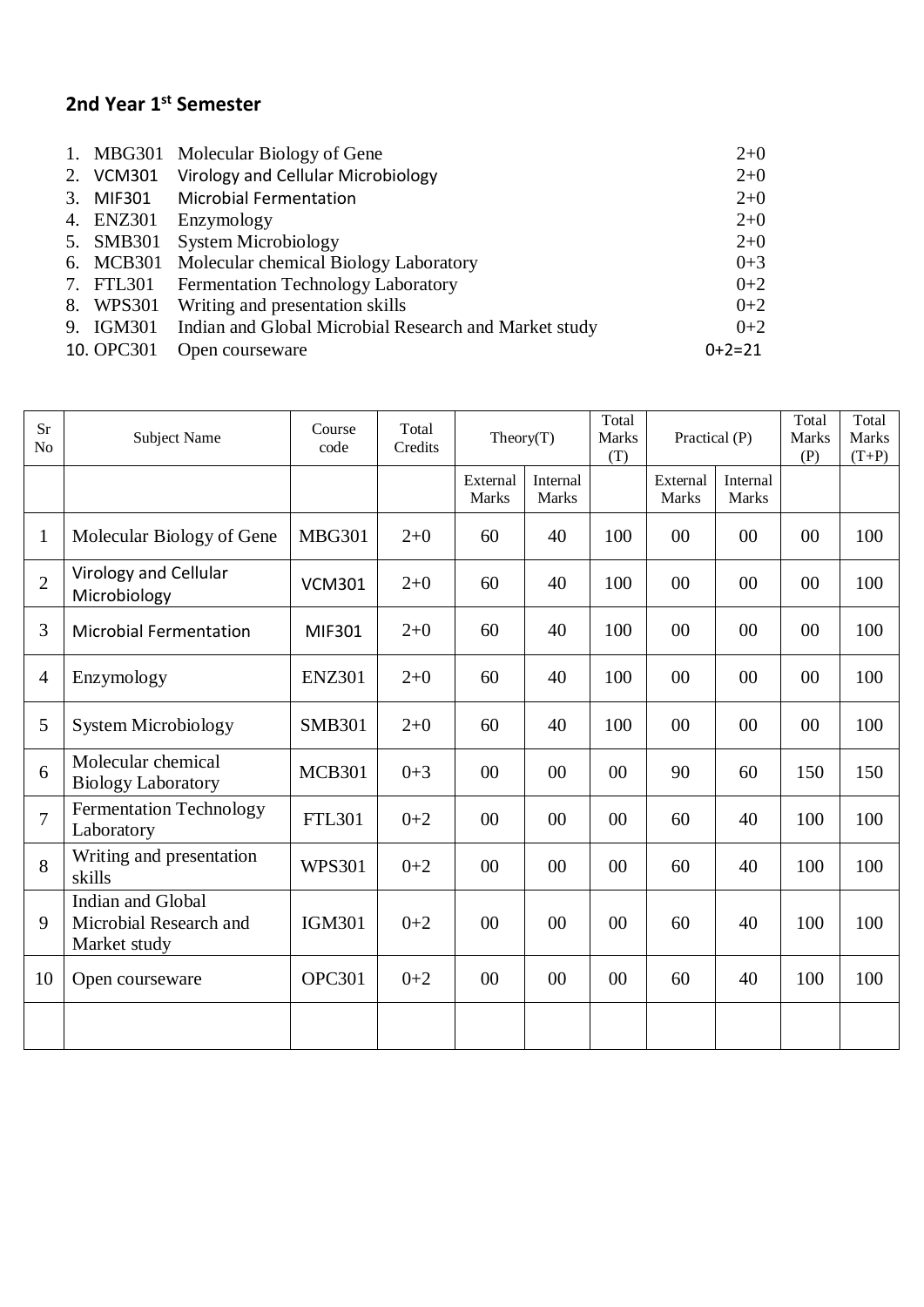#### **2nd Year 2 nd Semester**

|                  | 1. MEK401 Microbial enzyme and Kinetics                 | $2 + 1$  |
|------------------|---------------------------------------------------------|----------|
|                  | 2. GMR401 Genome maintenance and Regulation             | $2+1$    |
|                  | 3. MCY401 Mycology                                      | $2+1$    |
|                  | 4. AFT401 Advance fermentation Technology               | $2+1$    |
|                  | <b>5.</b> MBI401 Molecular Basis of Bacterial Infection | $2+1$    |
| <b>6.</b> MIB401 | Microbiome                                              | $3 + 2$  |
|                  | 7. MIA401 Microbial analysis                            | $0+2$    |
| <b>8.</b> OPC401 | Open courseware                                         | $0+1=23$ |
|                  |                                                         |          |

| <b>Sr</b><br>N <sub>o</sub> | <b>Subject Name</b>                              | Course<br>code | Total<br>Credits | Theory(T)                |                          | Total<br>Marks<br>(T) | Practical (P)            |                          | Total<br><b>Marks</b><br>(P) | Total<br><b>Marks</b><br>$(T+P)$ |
|-----------------------------|--------------------------------------------------|----------------|------------------|--------------------------|--------------------------|-----------------------|--------------------------|--------------------------|------------------------------|----------------------------------|
|                             |                                                  |                |                  | External<br><b>Marks</b> | Internal<br><b>Marks</b> |                       | External<br><b>Marks</b> | Internal<br><b>Marks</b> |                              |                                  |
| $\mathbf{1}$                | Microbial enzyme and<br>Kinetics                 | <b>MEK401</b>  | $2 + 0$          | 60                       | 40                       | 100                   | $00\,$                   | 00                       | 00                           | 100                              |
| $\overline{2}$              | Genome maintenance and<br>Regulation             | <b>GMR401</b>  | $2 + 0$          | 60                       | 40                       | 100                   | 00                       | 00                       | 00                           | 100                              |
| 3                           | Mycology                                         | <b>MCY401</b>  | $2 + 0$          | 60                       | 40                       | 100                   | 00                       | 00                       | 00                           | 100                              |
| $\overline{4}$              | <b>Advance fermentation</b><br>Technology        | <b>AFT401</b>  | $2 + 0$          | 60                       | 40                       | 100                   | 00                       | 00                       | 00                           | 100                              |
| 5                           | Molecular Basis of<br><b>Bacterial Infection</b> | <b>MBI401</b>  | $2 + 0$          | 60                       | 40                       | 100                   | 00                       | 00                       | 00                           | 100                              |
| 6                           | Microbiome                                       | <b>MIB401</b>  | $3 + 0$          | 90                       | 60                       | 150                   | 00                       | 00                       | 00                           | 150                              |
| $\overline{7}$              | Genome Analysis<br>Laboratory                    | <b>GAL401</b>  | $0 + 4$          | 00                       | 00                       | 00                    | 120                      | 80                       | 200                          | 200                              |
| 8                           | <b>Advance Fermentation</b><br>Technology        | <b>ATL401</b>  | $0 + 3$          | 00                       | 00                       | 00                    | 90                       | 60                       | 150                          | 150                              |
| 9                           | Microbial analysis                               | <b>MIA401</b>  | $0 + 2$          | 00                       | 00                       | 00                    | 60                       | 40                       | 100                          | 100                              |
| 10                          | Open courseware                                  | <b>OPC401</b>  | $0+1$            | 00                       | 00                       | 00                    | 30                       | 20                       | 50                           | 50                               |
|                             |                                                  |                |                  |                          |                          |                       |                          |                          |                              |                                  |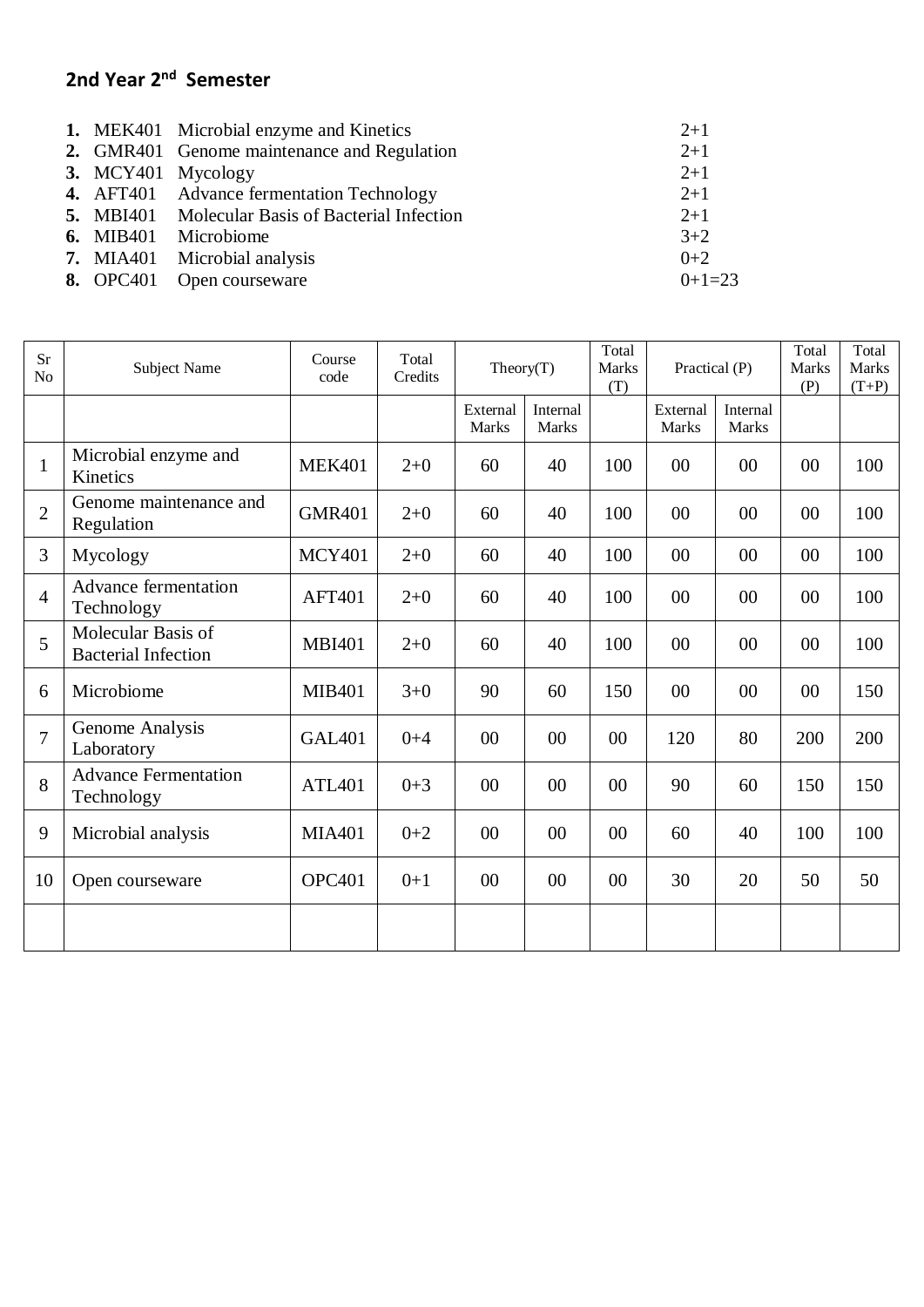### **3 rd Year 1st Semester**

|  | 1. SEM501 Soil and environment Microbial Biotechnology           | $2+0$    |
|--|------------------------------------------------------------------|----------|
|  | 2. MMF501 Microbial Mechanisms of Foodborne Disease              | $2+0$    |
|  | 3. WBM501 Wine and Brewing Microbiology                          | $2+0$    |
|  | 4. SYB501 Synthetic Biology                                      | $2+1$    |
|  | 5. MAL501 Microbial analysis and use Laboratory                  | $0 + 3$  |
|  | 6. BMS501 Biomanufacturing process Science & Experimental Design | $3 + 2$  |
|  | 7. MMB501 Molecular Microbiology and Biotechnology               | $2 + 1$  |
|  | 8. MGA501 Microbial Genome analysis                              | $0 + 2$  |
|  | 9. OPC501 Open Courseware                                        | $0+1=23$ |

| <b>Sr</b><br>No | <b>Subject Name</b>                                                 | Course<br>code | Total<br>Credits | Theory(T)         |                          | Total<br><b>Marks</b><br>(T) | Practical (P)            |                          | Total<br>Marks<br>(P) | Total<br><b>Marks</b><br>$(T+P)$ |
|-----------------|---------------------------------------------------------------------|----------------|------------------|-------------------|--------------------------|------------------------------|--------------------------|--------------------------|-----------------------|----------------------------------|
|                 |                                                                     |                |                  | External<br>Marks | Internal<br><b>Marks</b> |                              | External<br><b>Marks</b> | Internal<br><b>Marks</b> |                       |                                  |
| $\mathbf{1}$    | Soil and environment<br>Microbial Biotechnology                     | <b>SEM501</b>  | $2 + 0$          | 60                | 40                       | 100                          | 00                       | 00                       | 00                    | 100                              |
| $\overline{2}$  | Microbial Mechanisms of<br><b>Foodborne Disease</b>                 | <b>MMF501</b>  | $2 + 0$          | 60                | 40                       | 100                          | 00                       | 00                       | $00\,$                | 100                              |
| $\overline{3}$  | Wine and Brewing<br>Microbiology                                    | <b>WBM501</b>  | $2 + 0$          | 60                | 40                       | 100                          | 00                       | 00                       | 00                    | 100                              |
| $\overline{4}$  | Synthetic Biology                                                   | <b>SYB501</b>  | $2 + 1$          | 60                | 40                       | 100                          | 30                       | 20                       | 50                    | 150                              |
| 5               | Microbial analysis and use<br>Laboratory                            | <b>MAL501</b>  | $0 + 3$          | 00                | 00                       | 00                           | 90                       | 60                       | 150                   | 150                              |
| 6               | <b>Biomanufacturing process</b><br>Science & Experimental<br>Design | <b>BMS501</b>  | $3 + 2$          | 90                | 60                       | 150                          | 60                       | 40                       | 100                   | 250                              |
| $\overline{7}$  | Molecular Microbiology<br>and Biotechnology                         | <b>MMB501</b>  | $2+1$            | 60                | 40                       | 100                          | 30                       | 20                       | 50                    | 150                              |
| 8               | Microbial Genome analysis                                           | <b>MGA501</b>  | $0 + 2$          | $00\,$            | 00                       | 00                           | 60                       | 40                       | 100                   | 100                              |
| 9               | Open Courseware                                                     | <b>OPC501</b>  | $0+1$            | $00\,$            | 00                       | 00                           | 30                       | 20                       | 50                    | 50                               |
|                 |                                                                     |                |                  |                   |                          |                              |                          |                          |                       |                                  |
|                 |                                                                     |                |                  |                   |                          |                              |                          |                          |                       |                                  |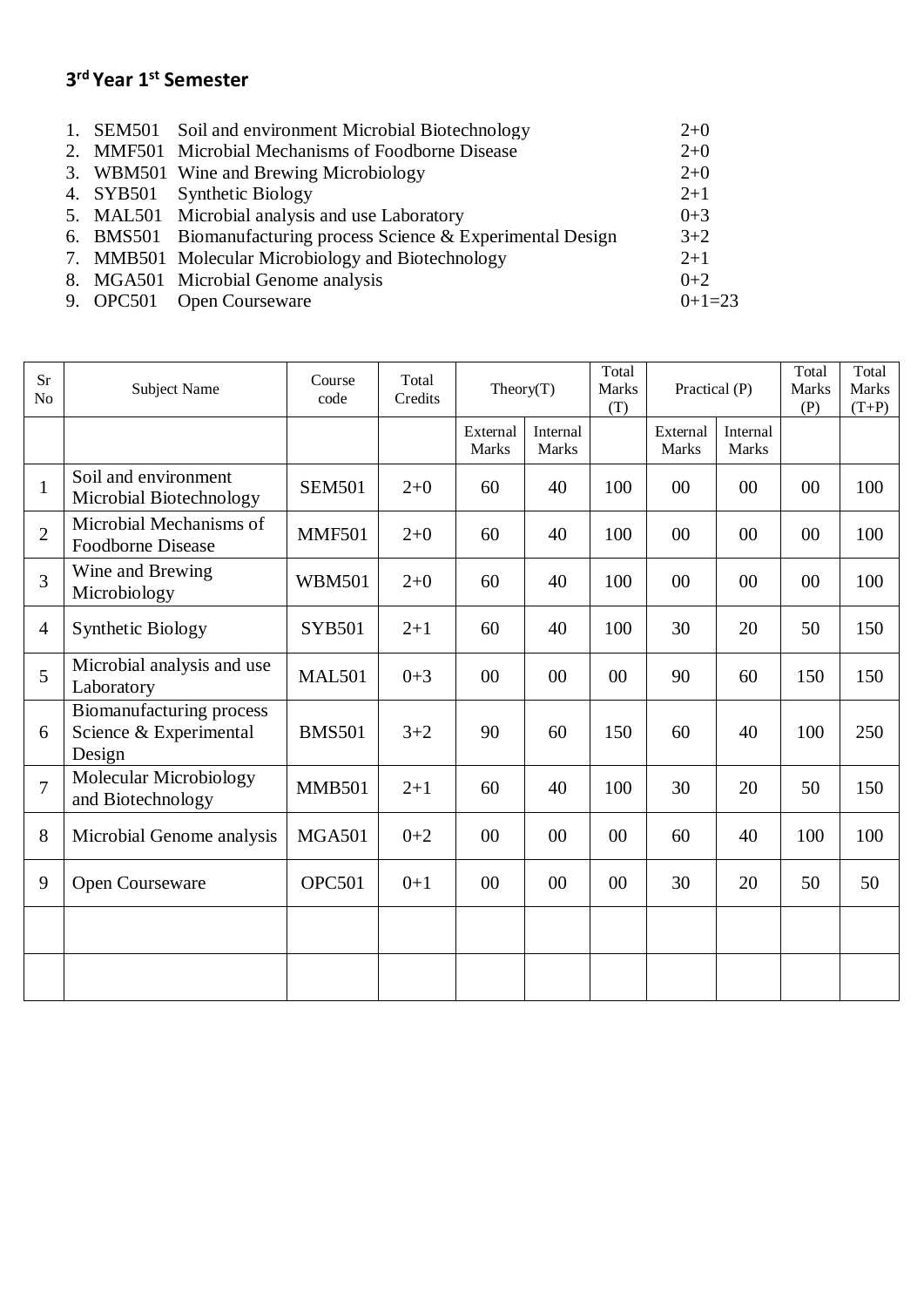#### **3 rd Year 2nd Semester**

| GHD601 | Genome and Human Disease                                                                                                                                                          | $2+0$                                                                             |
|--------|-----------------------------------------------------------------------------------------------------------------------------------------------------------------------------------|-----------------------------------------------------------------------------------|
|        | Pharmaceutical and industrial Microbiology                                                                                                                                        | $2+0$                                                                             |
|        | Diagnosis and Industrial Microbiology Lab                                                                                                                                         | $0 + 3$                                                                           |
|        | Symbiosis, Plant Immunity and Disease                                                                                                                                             | $2+0$                                                                             |
|        | Gene editing technologies for Microbiology $\&$ therapeutic                                                                                                                       | $2+0$                                                                             |
|        | Analysis of bacterial gene expression                                                                                                                                             | $2+0$                                                                             |
|        | Plant, Genome editing and analysis Laboratory                                                                                                                                     | $0 + 3$                                                                           |
|        | Design Biomanufacturing Facilities, Critical Utilities, Process & equipment                                                                                                       | $2+0$                                                                             |
|        |                                                                                                                                                                                   | $0+2$                                                                             |
|        |                                                                                                                                                                                   | $0+2$                                                                             |
|        | Open courseware                                                                                                                                                                   | $0+2=24$                                                                          |
|        | <b>2.</b> PIM601<br><b>3.</b> DIM601<br><b>4.</b> SPI601<br><b>5.</b> GET601<br><b>6.</b> ABG601<br><b>7.</b> PGE601<br><b>8.</b> DBF601<br><b>9. BML601</b><br><b>11. OPC601</b> | <b>Biomanufacturing Laboratory</b><br><b>10.</b> MGA601 Microbial genome analysis |

| <b>Sr</b><br>No | <b>Subject Name</b>                                                               | Course<br>code | Total<br>Credits | Theory(T)         |                   | Total<br>Marks<br>(T) | Practical (P)            |                          | Total<br>Marks<br>(P) | Total<br><b>Marks</b><br>$(T+P)$ |
|-----------------|-----------------------------------------------------------------------------------|----------------|------------------|-------------------|-------------------|-----------------------|--------------------------|--------------------------|-----------------------|----------------------------------|
|                 |                                                                                   |                |                  | External<br>Marks | Internal<br>Marks |                       | External<br><b>Marks</b> | Internal<br><b>Marks</b> |                       |                                  |
| $\mathbf{1}$    | Genome and Human<br>Disease                                                       | GHD601         | $2 + 0$          | 60                | 40                | 100                   | 00                       | 00                       | 00                    | 100                              |
| $\overline{2}$  | Pharmaceutical and<br>industrial Microbiology                                     | <b>PIM601</b>  | $2 + 0$          | 60                | 40                | 100                   | 00                       | 00                       | 00                    | 100                              |
| $\overline{3}$  | Diagnosis and Industrial<br>Microbiology Lab                                      | <b>DIM601</b>  | $0 + 3$          | $00\,$            | 00                | 00                    | 90                       | 60                       | 150                   | 150                              |
| $\overline{4}$  | Symbiosis, Plant Immunity<br>and Disease                                          | SPI601         | $2+0$            | 60                | 40                | 100                   | 00                       | 00                       | 00                    | 100                              |
| 5               | Gene editing technologies<br>for Microbiology &<br>therapeutic                    | <b>GET601</b>  | $2 + 0$          | 60                | 40                | 100                   | 00                       | 00                       | 00                    | 100                              |
| 6               | Analysis of bacterial gene<br>expression                                          | ABG601         | $2 + 0$          | 60                | 40                | 100                   | 00                       | 00                       | 00                    | 100                              |
| $\overline{7}$  | Plant, Genome editing and<br>analysis Laboratory                                  | <b>PGE601</b>  | $0 + 3$          | 00                | 00                | 00                    | 90                       | 60                       | 150                   | 150                              |
| 8               | Design Biomanufacturing<br>Facilities, Critical Utilities,<br>Process & equipment | <b>DBF601</b>  | $2 + 0$          | 60                | 40                | 100                   | 00                       | 00                       | 00                    | 100                              |
| 9               | Biomanufacturing<br>Laboratory                                                    | <b>BML601</b>  | $0 + 2$          | $00\,$            | 00                | 00                    | 60                       | 40                       | 100                   | 100                              |
| 10              | Microbial genome analysis                                                         | <b>MGA601</b>  | $0 + 2$          | 00                | 00                | 00                    | 60                       | 40                       | 100                   | 100                              |
| 11              | Open courseware                                                                   | <b>OPC601</b>  | $0 + 2$          | $00\,$            | 00                | 00                    | 60                       | 40                       | 100                   | 100                              |